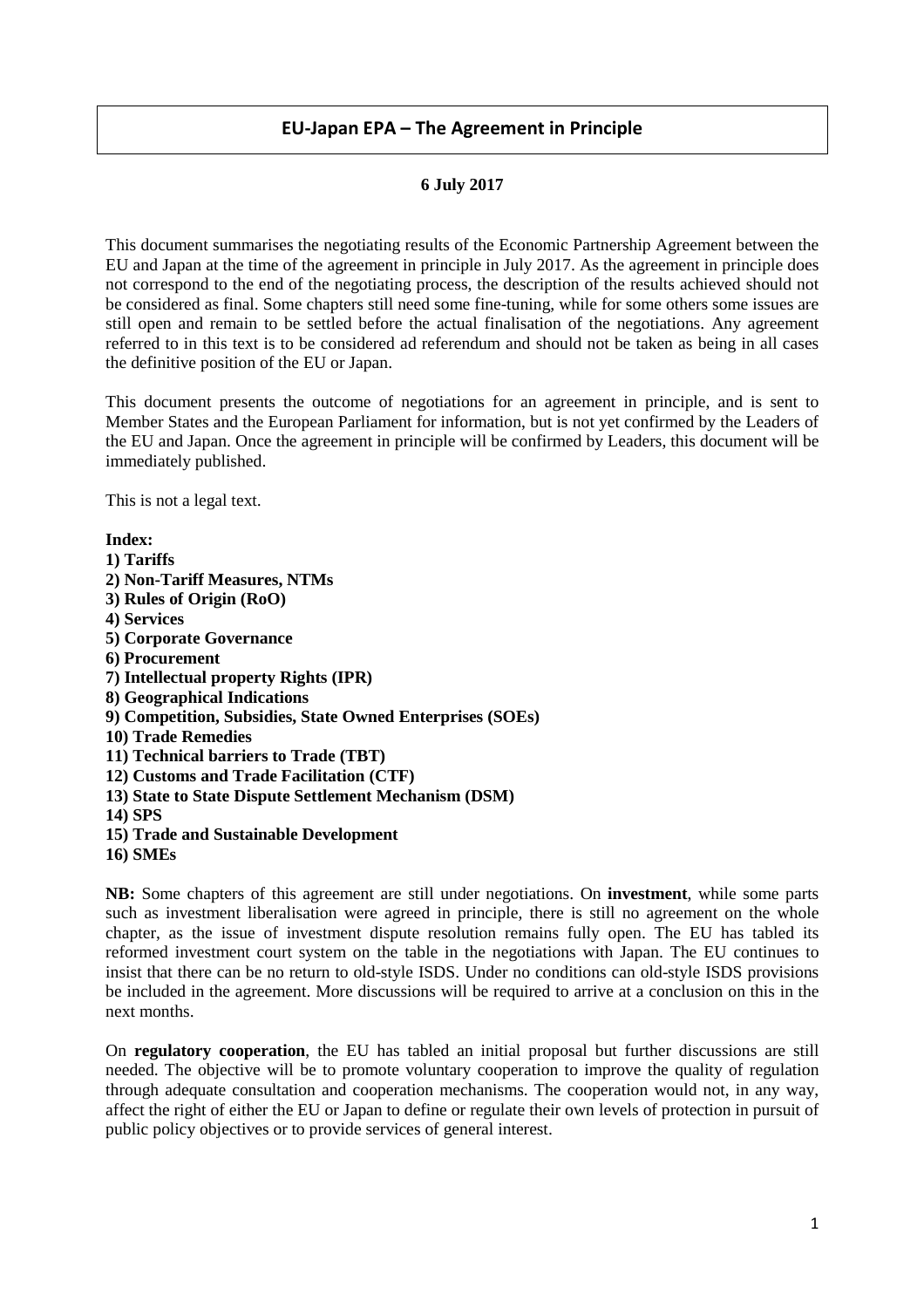## **1) Tariffs- Trade in Goods Market Access**

Japan will liberalise 91% of its imports from the EU at entry into force. At the end of the staging period 99% of its imports from the EU will be liberalised, while the remaining imports (1%) will be partly liberalised through quotas and tariff reductions (in agriculture). In terms of lines, Japan fully liberalises 86% of its tariff lines at EIF, going up to 97% after 15 years.

The overall level of liberalisation of the EU is set at 99% with 96% of its lines eliminated at EIF. In terms of imports the EU liberalises only 75% at EIF, but rising over 15 years to close to 100%. Tariff lines on automobiles will be fully liberalised in 7 years, car parts varying from EIF to 7 years.

The only full exclusions are the mutual exclusion for rice and seaweeds.

The disparity in terms of levels of liberalization on both sides is justified by the commitments undertaken under this agreement by Japan to eliminate non-tariff barriers to EU exports, notably virtually total alignment on international standards in the automobile sector.

#### *Agricultural and processed agricultural goods*

Around 85% of tariff lines concerning EU agri-food products exported to Japan will be allowed to enter duty-free over time, corresponding to 87% of current exports value for agricultural products.

**Pigmeat** is the first agricultural export to Japan (2016 trade value: 1,214 million euro). Japan applies an articulated import scheme, which includes both an ad valorem duty and a specific including a gate price of  $524 \text{ yen/kg}$  (=4.15 euro). Japan will maintain this scheme, but will reduce the tariffs considerably. The 4.3% ad valorem duty for high value cuts will be phased out over 10 years. The specific duty for low value cuts will be reduced from 482 yen/kg  $(3.82 \text{ euro})$  to just 50 yen/kg  $(= 40 \text{ rev})$ cent) within 10 years. The Japanese pig meat sector will be safeguarded during the liberalisation phase, by means of volume based safeguard clauses applying to high value meat (pork prices above 399yen/kg) and low value meat (pork prices < 399yen/kg).

**Wines and aromatised wines,** which are currently subject to a 15% tariff, will be liberalised at entry into force (EIF) as well as most of other alcoholic beverages (except some traditional Japanese drinks such as shochu and sake). This is the EU's second most important agricultural sector for exports to Japan after pigmeat. EU exports amounted to 1 billion euro on average in the period 2014-16. This concession (wines liberalised at EIF) has never been granted by Japan so far. It will allow wine and spirits EU industry to compete on equal footing with other competitors (in particular Chile) as soon as the agreement enters into force.

In addition **Japan undertook to accelerate the approval of 35 EU additives** and processing aids used in wines within 5 years after entry into force, including 20 priority ones at entry into force, or within 2 years after EIF. A dedicated budget is to be allocated by Japan to facilitate the process.

For **cheese and dairy products** significant market access improvements were agreed for EU's core export products to Japan. The agreement will provide for full liberalisation of tariffs for hard cheeses (eg. parmesan, fontina, gouda, cheddar…). Tariffs of up to 28.9% will be eliminated over 15 years. A tariff rate quota will grant meaningful access for other cheeses like fresh and processed cheese including mozzarella, blue veined cheese and soft cheeses such as camembert, brie and feta. The tariff rate quota will cover fully EU's current export and will be growing over time in line with the growing cheese consumption in Japan.

For **other dairy products** like whey, mineral concentrated whey, whey infant formula, and whey permeate) the agreement provides for a duty free Tariff Rate Quota (TRQ), for whey products with specific protein content tariffs will be reduced by 70%. For Skimmed milk powder (SMP) for feeding – an important export interest for the EU dairy industry - tariffs will be reduced by 95%. In addition a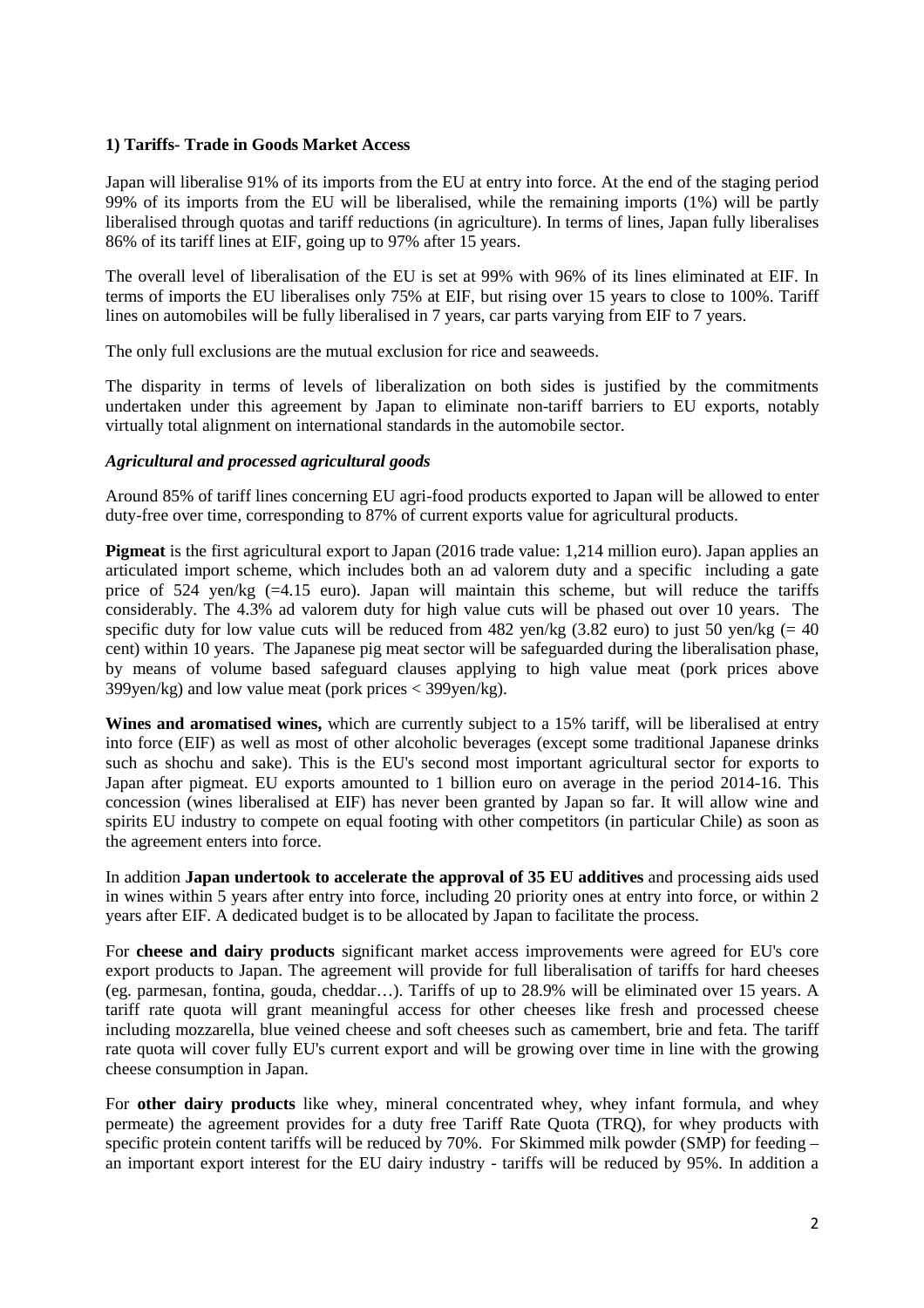sizeable quota for SMP/butter and condensed milk will give us preferential access besides the existing WTO quota.

There will be a considerable improvement of market access conditions for EU's **exports for bovine meats including veal**. The agreement will foresee a tariff reduction over time (from the initial 38.5% to 9% with an initial cut bringing the tariff down to 27.5%) and a volume based safeguard functioning on a model similar to the one agreed by Japan in the TPP. The EU export potential is fully reflected in the size of the safeguard which will disappear in 15 years if not used over four consecutive years.

For **food and processed agricultural products (PAPs),** this agreement will achieve liberalisation of key PAPs such as pasta (in 10 years), chocolates (10 years), pure cocoa powder (EIF), candies (10 years), confectionary (10), biscuits (5 to 10 years), starch derivatives (5 to 10 years), egg albumin (EIF), prepared tomato and sauce (5 years), lactose and lactose syrup (EIF), gelatin (EIF to 15 years), etc.

Malt and potato starch will get a meaningful duty free TRQ. For other important agricultural products (beside dairy and beef sectors): significant quotas (duty free or with reduced duty) have been agreed, also ensuring meaningful new market access.

Rules of Origin have been designed with thresholds on non-originating materials (i.e. the maximum percentage of imported ingredients) which ensure appropriate balance between the interests of EU agricultural producers and those of the EU food industry and ensuring that tariff concessions can be fully used by EU exporters.

## *Industrial goods*

Full liberalisation was agreed in all sectors beginning with chemicals, plastics, cosmetics and textiles and clothing, where the EU is very competitive.

For leather and shoes, the quota system that was significantly hampering EU exports will be abolished at EIF. Besides, the tariffs on shoes will be reduced from 30% to 21% at EIF and the remaining tariffs will then be eliminated over 10 years. Tariffs on key leather products such as handbags will be eliminated over 10 years, while traditionally very much protected products with very high tariffs, such as sports shoes and ski boots, will be liberalised over 10 years.

## *Forestry*

Tariffs on all wood products will be fully eliminated with 7 years staging for the most important EU priorities. Other wood products will be liberalised immediately, while some less important lines at 10 years.

# *Fish products*

Quotas will no longer be applied and tariffs will all be eliminated. For blue fin tuna, EU's most important export, tariffs will be eliminated over 5 years.

## **Anti-Fraud Clause**

The EU and Japan agreed, on the basis of a proposal by the EU, to introduce in the agreement, customs anti-fraud provisions. It provides for a possibility to withdraw tariff preference in case of fraud and refusal to co-operate while ensuring that legitimate traders are not adversely affected.

The anti-fraud clause is a necessary pre-condition for the EU to grant tariff preference to any third country.

## **Cooperation on agriculture, forestry, fisheries and food**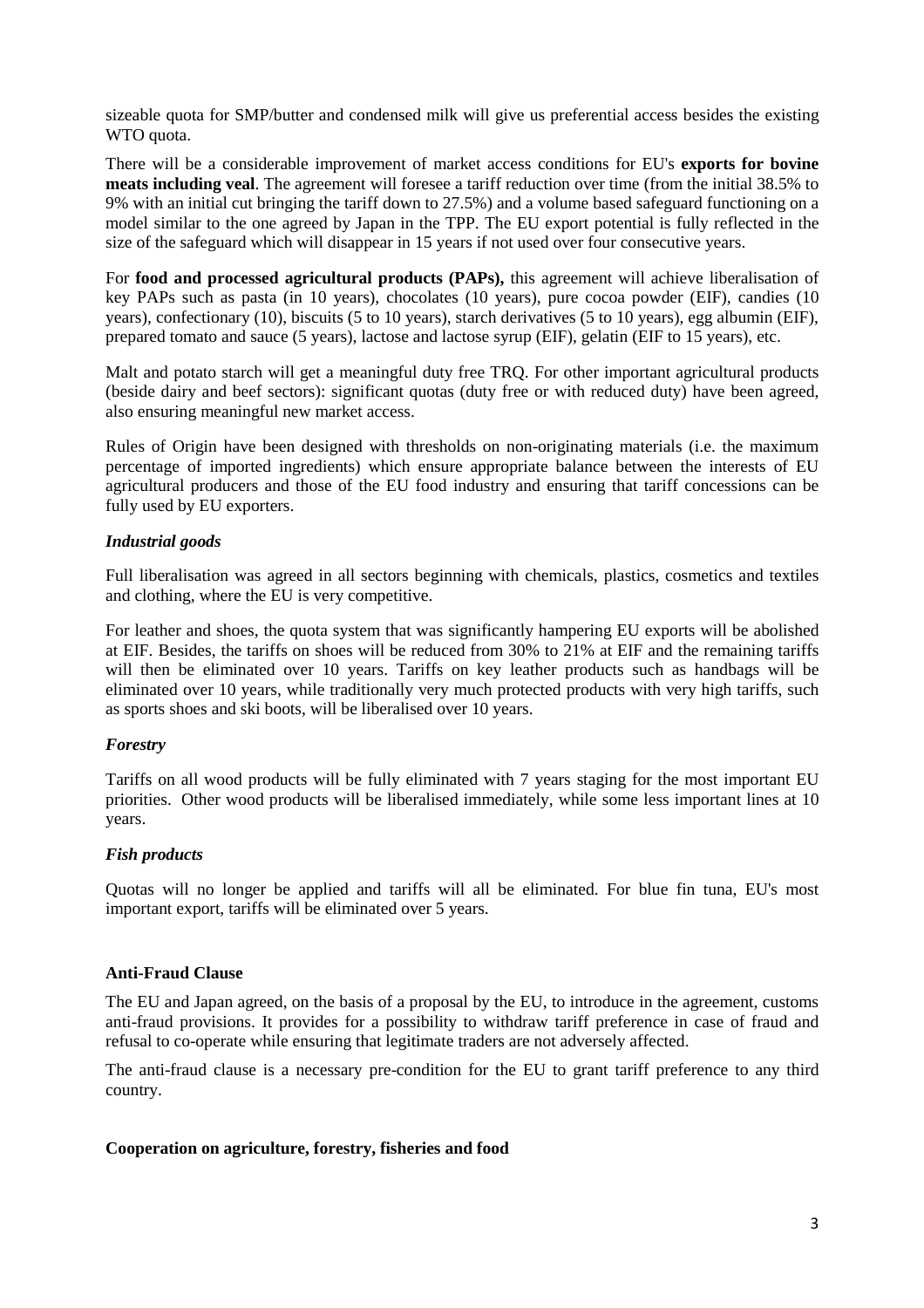Japan and the EU agreed on a chapter covering cooperation in the field of Agriculture, Forestry, Fisheries and Food.

The objective of this chapter is to enable the EU and Japan to promote trade in agriculture, forestry, fisheries and food through exchange of technical information and best practices regarding sustainable agricultural policies and the use of technology and innovation, as well as to provide safe and high quality food products for consumers in Japan and the EU.

The cooperation chapter will include notably promotion of trade and cooperation on regulatory issues linked to food industries, improvement of farm management, productivity and competitiveness, cooperation in production and technology, cooperation on agricultural quality policies, and rural development.

The organisation of the cooperation activity will be dealt by a specialised committee on agriculture.

#### **2) Non-Tariff Measures, NTMs**

#### **NTMs**

Both sides finalised the technical work on the on the NTM issues identified by both sides at the beginning of the negotiating process. Solution were identified by the relevant regulatory authorities, as well as specific and timed modalities for the completion of the work for those issues where a solution has not been implemented yet. In terms of implementation, by the end of 2017 most if not all solutions identified by both parties should be implemented, with possibly only four remaining issues, in the area of Sanitary and Phytosanitary measures, for which implementation depends on submitting the relevant applications or providing missing replies to legitimate requests for information by regulatory authorities.

#### **Auto annex**

The NTM auto annex has solved all issues mentioned by industry, and was developed in close consultation with industry associations. It covers a very substantial part of UNECE (United Nations Economic Commission for Europe) Regulations – most of which will be in force at entry into force (as a result of the work undertaken under the NTM list for cars, the implementation is already under way by the relevant Japanese regulators). It covers passenger cars, and commercial vehicles like buses and trucks of all sizes as well as motor cycles. The auto annex, together with the NTM work concluded, should lead to the removal of all regulatory barriers for accessing the Japanese car market. The annex includes robust cooperation procedures and obligations to ensure that this state of affairs can be maintained over time. On domestic regulatory measures a special consultation procedure was defined. The limits of these obligations were defined by the EU's need to maintain its regulatory autonomy in areas related, for instance to environmental measures, but also measures on new technologies like autonomous driving or electric cars.

Special attention was paid to establish robust compliance provisions similar to the one agreed under the EU-Korea FTA. In addition, it contains a safeguard clause, allowing the EU to reintroduce tariffs in case Japan stops applying UNECE Regulations or reinstalls removed NTMs (or develops new ones). In particular, the safeguard would allow to snapback tariffs on the affected products quasi automatically. The most important feature is however the cooperation in-built in the annex, which allows to ensure joint work in international standard setting fora. This is also the main reason why the safeguard is limited to 10 years. It can be expected that all UNECE Regulations will have been updated in accordance with the cooperation obligations.

## **Hydrogen Fuelled Cars**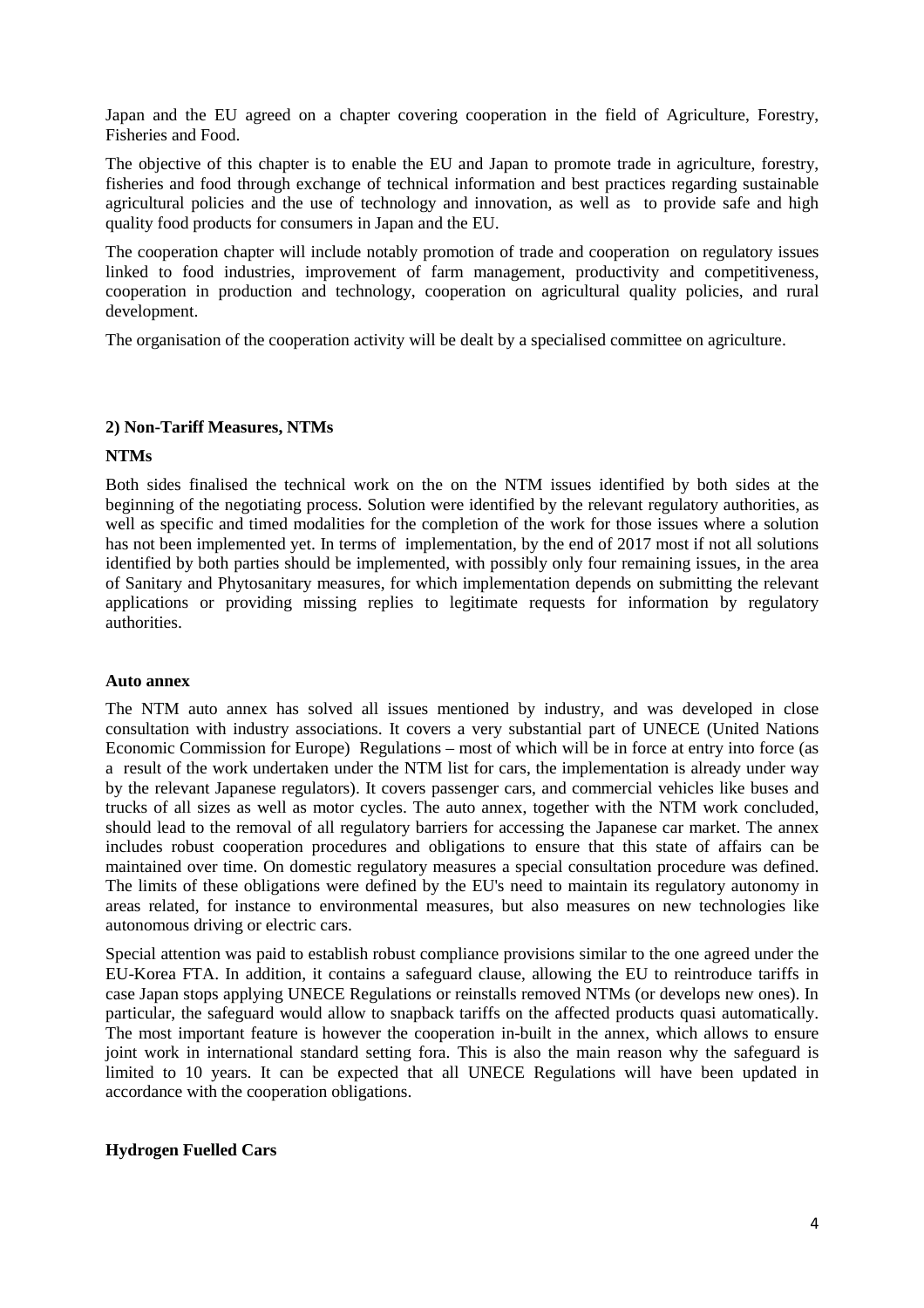The solution includes ordinary sales of vehicles. A hydrogen fuelled car type-approved in the EU would be accepted and "type approved" in Japan by the Ministry of Economy, Trade and Industry (METI) with no further alterations and with very limited labelling obligations on the hydrogen pressure tank, such as nominal pressure and date of expiration. This solution has direct market access consequences since manufacturers can continue to use their current European materials and would not need to source the special Japanese steel at a much higher cost. No Japanese approval procedure is required. Experts would expect a delay of almost 3 years to run the required test through the normal procedure if this solution had not been developed. This bilateral solution will remain in place until the completion of the GTR (Global Technical Regulation) phase 2 under UNECE 1998 Agreement. Phase 2 has been relaunched in May and industry does not expect a final result before 2025. Furthermore, EU manufacturers that are not yet as far advanced in the development of this technology of the future can, thanks to the specific and much lighter conditions, import hydrogen fuelled cars for testing and validation purposes and use the Japanese infrastructure of hydrogen filling stations to fine-tune their cars. A practical result is also that EU manufacturers can also showcase their innovative vehicles at the Tokyo Olympics as an additional possibility.

## **Food Additives**

Substantial progress was made also on the issue of approval of food additives, ensuring transparency and predictability in terms standard processing times. Most of the new guidelines are now also already published in English. Japan has agreed on guidelines, published on the Internet, setting a standard processing period of 2 years - very similar to the EU timelines. In cases of an application for the extension of use of an approved food additive, this time period would be further reduced. Approval of three additives can be expected in the foreseeable future thanks to applications financed by an EU pilot project. However, approval of other food additives will be hampered by the unwillingness of EU industry to apply (and bearing in mind that an application supported by adequate scientific evidence is required by any food safety authority, including EFTA).

## **EU-Japan MRA - GMP (Good Manufacturing Practice) Pharma Annex: expansion of product scope**

Both sides have finalised the work to expand the coverage of the Mutual Recognition Agreement on Good Manufacturing Practice to new pharmaceutical products. This is a major achievement after numerous attempts and years of discussion. It will bring immediate and substantial benefits to our pharmaceutical industries for which Japan is one of the key markets. This expansion would also include active pharmaceutical ingredients and biological pharmaceuticals, including immunologicals and vaccines. The Parties aim to complete all the formal procedures in the next few weeks, which would allow the entry into force of the new expanded product scope.

## **3) Rules of Origin (RoO)**

The Chapter on Rules of Origin and Origin Procedures consists of General Provisions in three sections (Section A: Rules of Origin, Section B: Origin Procedures and Section C: Miscellaneous) as well as Annexes: including Introductory Notes, Product Specific Rules, Text of the Statement on origin, Provisions on Andorra and San Marino.

## *General Provisions*

**Section A: Rules of Origin:** The requirements for originating products include the key provisions of the absorption rule and the principle of territoriality. The provision on cumulation allows for both bilateral and full cumulation between the Parties. The EU traditional provision on insufficient operations applying as a limit to both product specific rules and cumulation is kept. Accounting segregation may be applied but only for materials and not for final products. The so called 'nonalteration' rule stipulates the activities which may be undertaken in respect of originating products in a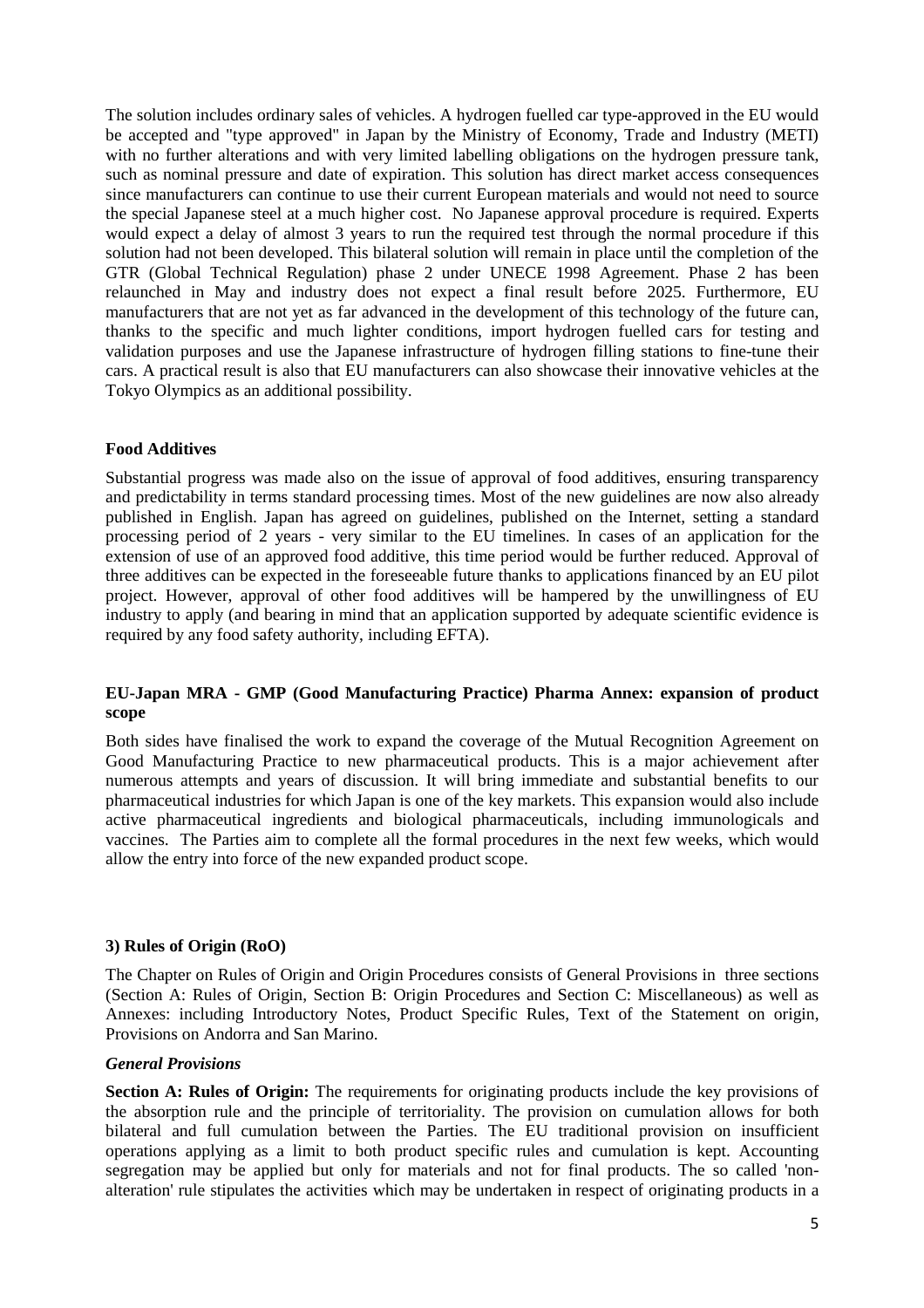non-Party such as operation to preserve the products, storage, splitting of consignments, exhibitions, etc.

Duty drawback is not prohibited.

**Section B: Origin Procedures:** The claim for preferential tariff treatment shall be based either on a statement on origin by the exporter/producer, or the importer's knowledge.

The verification of a claim for preferential tariff treatment starts with a request to the importer to provide information. Customs authorities may request administrative cooperation to obtain information in the exporting Party. Direct visits by the customs authorities of the importing party to an exporter/ producer in the exporting party shall not be allowed for the verification. In the case of suspected irregularities and fraud, the customs authorities of the parties shall provide each other mutual administrative assistance on the basis of the existing agreement between the EU and Japan.

The customs authorities of the importing party shall be entitled to deny preferential tariff treatment under precisely stipulated conditions.

**Section C: Miscellaneous:** Section C provides specific provisions concerning Ceuta and Melilla; the rules of the functions of the Committee(s) under the agreement as well as transitory provisions. The standard provisions on Andorra and San Marino are also included.

# *The Product Specific Rules of Origin (PSR)*

All PSR were agreed on the basis of the condition that they would allow EU exporters to qualify for tariff reductions negotiated under the agreement.

The key points for Annex II (Product Specific Rules of Origin) are the following:

## **Industrial PSR**

• **Cars and other vehicles (**HS headings 8701-8705**):** 45% max NOM (Non-Originating Material).

Exclusively for passenger cars (HS heading 8703) there is a staging period of 6 years, during which the threshold is at 55% max NOM the first 3 years and at 50% max NOM the following 3 years.

There is an enabling clause to discuss extended cumulation for passenger cars (HS heading 8703) with countries with which both Parties have an FTA. This clause is not automatic and permits refusal of a request for extended cumulation without justification.

## • **Car parts**:

-For chassis fitted with engines (HS heading 8706) and bodies (HS heading 8707): 45% max NOM, with a staging period of 5 years during which the threshold is at 55% max NOM

-For the rest of car parts (HS headings 8708): 50% max NOM, with a staging period of 3 years where the threshold is at 60% max NOM. There are also alternative rules based on processes for some car parts that are incorporated into a car which do not imply relaxation. A review clause is foreseen for these alternative rules.

Therefore, for the entire automotive sector, final PSRs are the same as in the EU-Korea FTA.

- **Footwear** (HS chapter 64): the parts can be imported provided that that a threshold of 50% max NOM is reached.
- **Articles of leather** (HS chapter 42): parts can be imported provided that that a threshold of 45% max NOM is reached.
- **Textiles and clothing**: the new EU double transformation rules for textiles and clothing has been agreed.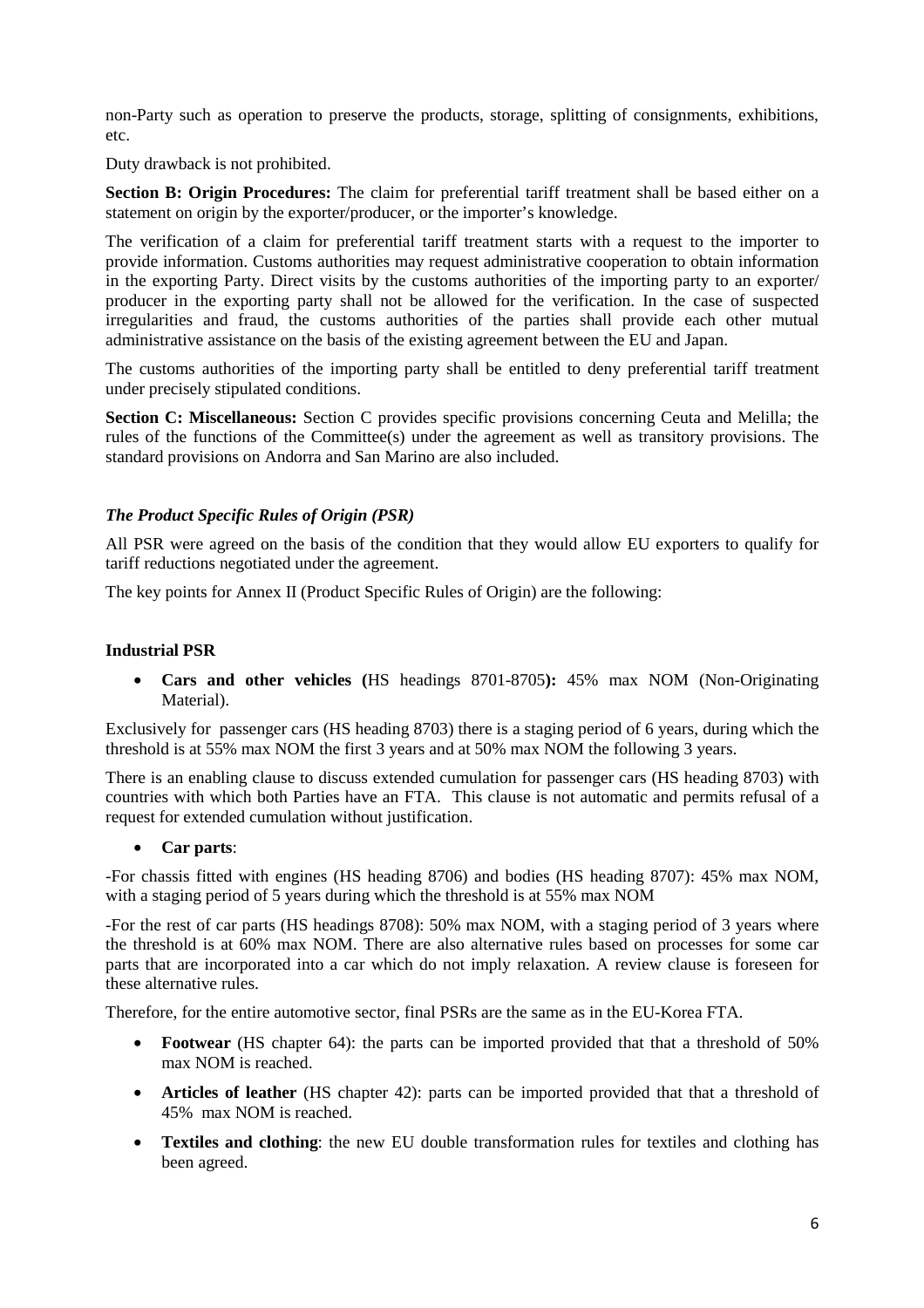## **Agricultural products and processed agricultural products**

- For processed agricultural products European exporters will be able to continue to export their products as they do now and to benefit from the concessions negotiated in the agreement, in particular by using input not produced in Europe such as cocoa.
- Traditional limitations on non-originating sugar are kept, with thresholds between 20% and 40% max NOM in weight depending on the product. In the case of high sugar content products such as confectionery (HS heading 1704) and chocolate (HS heading 1806) the thresholds are kept at 40% max NOM in weight, and 30% max NOM in weight respectively.
- Limitation on dairy non-originating materials are kept at 10% in weight

## **4) Services**

Trade in services can be found in the Chapter 'Investment, Trade in Services and E-Commerce'. This Chapter contains a number of provisions that apply horizontally to all trade covered by the Chapter such as a provision to reaffirm the Parties' right to regulate, definitions of concepts used throughout the Chapter, rules on a Specialised Committee for Trade in Services, Investment and E-Commerce, a review article and an article with general exceptions.

On the question of **public services**, the EU-Japan Free Trade Agreement, like all other EU free trade agreement, maintains the right of Member States' authorities to keep public services public and it will not require governments to privatise or deregulate any public service at national or local level. Member States' authorities retain the right to bring in to the public sector any privately provided services. Europeans will continue to decide for themselves how they want, for example, their healthcare, education and water delivered.

For **cross-border trade in services** some sectors and issues are specifically excluded from the scope of the text: audio-visual services, maritime cabotage services, air services (other than 5 auxiliary air services), government procurement and subsidies. The text on cross-border services also contains articles on Market Access, National Treatment, Most-Favoured-Nation Treatment and Denial of Benefits. For the scheduling of commitments a negative listing is used (as in CETA). Parties list existing and future measures that do not conform with the obligations under Market Access, National Treatment and Most-Favoured-Nation Treatment in specific Annexes. The cross-border text does not include a specific article on local presence as parties agreed to treat local presence requirements under the Market Access article.

The Agreement includes provisions on **movement of natural persons for business purposes ("mode 4")**. They cover all traditional categories of mode 4 service providers (such as intra-corporate transferees, business visitors for investment purposes, contractual service suppliers, independent professionals) plus two additional profiles that the EU has committed in CETA, namely short term business visitors and investors. In addition, the Agreement includes a Protocol with procedural commitments concerning the entry of service providers in the territory of the Parties. This covers issues such as fees or processing times for entry applications. Finally, Japan and the EU commit to allow the entry of family dependants (spouses or children) of mode 4 service suppliers.

There is also a **regulatory chapter** with several sectoral sections and some horizontal ones. The horizontal ones relate to domestic regulation, mutual recognition and administration of measures.

The text on Domestic Regulation ensures that licensing and qualification requirements and procedures are publicly available, easily understandable, and reasonable so that they do not act as an unfair barrier to trade for EU or Japanese businesses. The text also covers measures relating to technical standards. Like in CETA and other recent FTAs there is no necessity test included. All domestic regulation disciplines only apply to committed sectors and to the extent of the commitments made by the Parties. There is a specific article on administration of measures of general application and an article on Review Procedures of Administrative Decisions. Both articles are inspired by similar provisions in the GATS.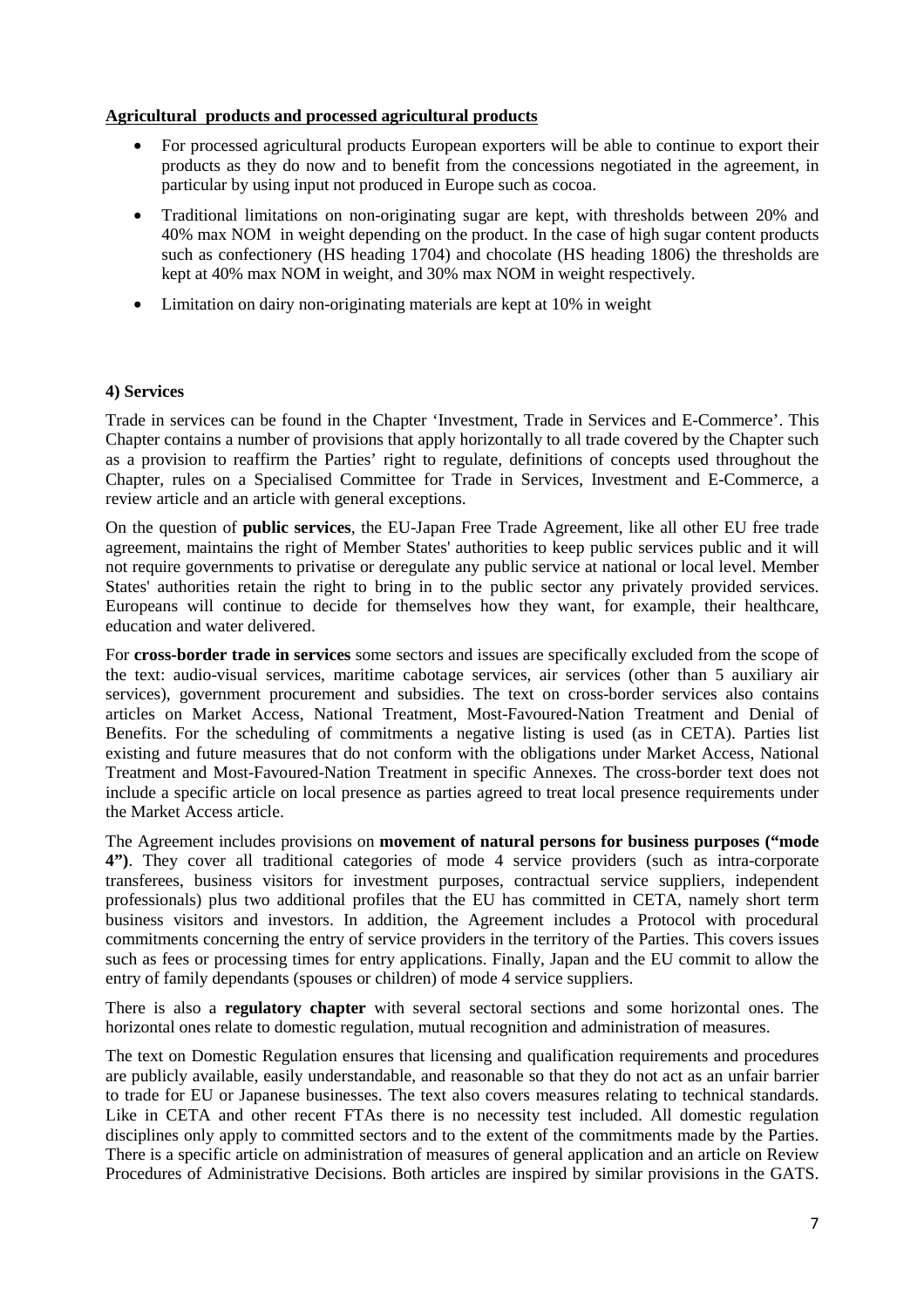The article on mutual recognition sets out a two-tier track where, in a first stage, industry from both sides works out joint recommendations for a mutual recognition agreement and then, in a second stage, the EU and Japan step in to assess these recommendations against a set of criteria, negotiate a final text and then formally adopt a Mutual Recognition Agreement. Similar framework provisions are included in most of the EU's FTAs.

The text further contains a regulatory text on **postal and courier service**. The text includes definitions, a provision on universal service obligations (including rules to prevent anti-competitive practices), an article on border procedures, licences and on the independence of the regulator. These provisions will ensure a level playing field between EU suppliers of postal and courier services and their Japanese competitors, such as Japan Post.

The section on **telecommunication services** covers, in general terms, all the provisions typically included by the EU in its trade agreements. The provisions can be broadly divided into three groups. Firstly, articles establishing a "level playing field", which enable any service supplier of one Party to be able to access and use telecommunications services in the territory of the other Party, and which lay down the ground rules relative to the terms in which providers of telecommunications services from one Party are allowed to provide their services in the territory of the other Party. Secondly, provisions on how the Parties deal with telecommunications services providers that have significant market power. Thirdly, articles disciplining a set of other relevant aspects in the telecommunications sector, such as the assignment of scarce resources, rules on the establishment of universal service obligations, on number portability and on mobile roaming, provisions safeguarding the confidentiality of communications and traffic information of internet users, and the Parties' relationship to relevant international organisations in the sector.

The Chapter on **international maritime transport services** contains obligations to maintain open and non-discriminatory access to international maritime services (transport and auxiliary services) as well as access to ports and port services. It also includes various definitions to better specify the scope of the commitments contained in the schedules.

The **financial services** section contains specific definitions, exceptions and disciplines on new financial services, self-regulatory organisations, payment and clearing systems and transparency. It also includes specific rules on insurance services provided by postal entities. Many of these provisions are based on rules that have been developed in the framework of the WTO. They are necessary to address specificities of the financial services sector and complement market access and national treatment disciplines in the horizontal chapter.

The text further contains a dedicated part on **regulatory cooperation for financial services** and establishes a so-called Financial Regulatory Forum. The Forum will take over the role of the current regulatory dialogue between the financial service regulators of the EU and Japan. Via the Forum the EU and Japan will regularly exchange information and consult each other on forthcoming regulatory initiatives including the implementation of international standards in financial services. Both parties will also endeavour to rely on each other's regulatory and supervisory framework where possible.

The **e-commerce text** covers all trade done by electronic means. It reflects the interests that both European and Japanese companies and consumers have in digital trade, while fully safeguarding legitimate policy objectives.

The chapter contains articles on the non-imposition of customs duties on electronic transmissions, source codes, domestic regulation, the principle of no prior authorisation, conclusion of contracts by electronic means, electronic authentication and electronic signatures, consumer protection and unsolicited commercial electronic messages.

Both sides also agreed to maintain a dialogue on regulatory issues of electronic commerce to share information and experience, including on related laws, regulations and their implementation, and best practices with respect to the issues such as consumer protection, cyber-security, combatting spam, the recognition of certificates of electronic signatures issued to the public, the challenges for small and medium enterprises in the use of electronic commerce, the facilitation of cross-border certification services, intellectual property and e-government.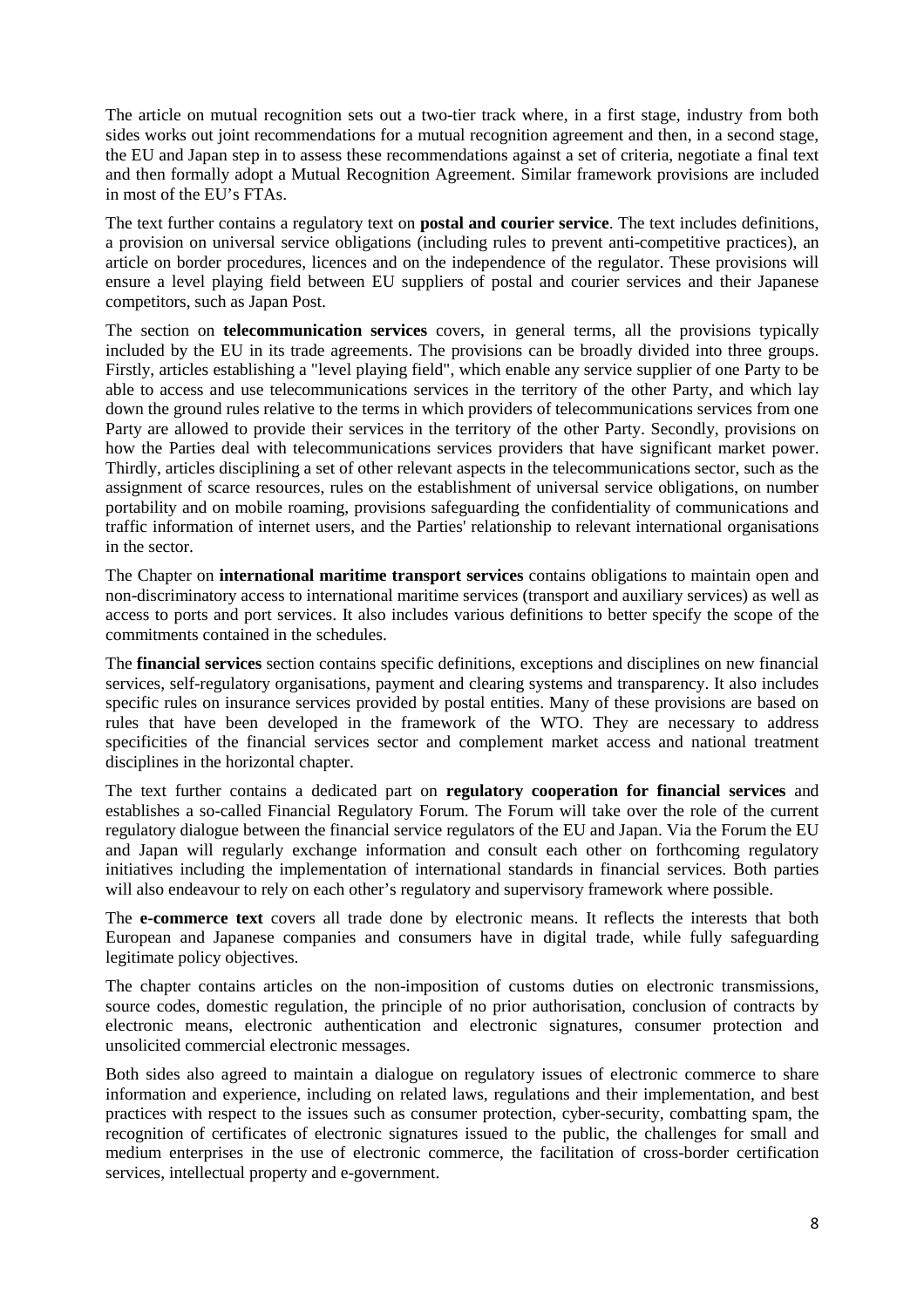The agreement in principle does not include any substantive provisions on flows of personal data. There is a review clause whereby both sides undertook to look again at the issue after three years.

## **5) Corporate governance**

For the first time in EU agreements, the EU-Japan FTA will include provisions on **corporate governance to be included in a specific chapter.** These provisions are inspired from the OECD Code on corporate governance and reflect the EU's and Japan's best practices and rules in this area. Corporate governance is an essential tool to attract and encourage sustainable investment by promoting wellfunctioning markets and sound financial systems based on transparency, efficiency, trust and integrity. The EU and Japan commit to adhere to key principles and objectives with regard to their corporate governance framework, notably: transparency and disclosure of information regarding publicly listed companies; accountability of the management towards shareholders; responsible decision-making based on an objective and independent standpoint; effective and fair exercise of shareholders' rights; transparency and fairness in takeover transactions.

#### **6) Procurement**

In terms of rules, the text of the Chapter builds on the existing mutual obligations deriving from the WTO Government Procurement Agreement, and adds a new set of disciplines. These comprise rules regarding the electronic publication of notices through a single point of access, the fair treatment of EU construction businesses under the Japanese construction business evaluation system (keishin), the recognition of test reports, the possibility of using environment standards as selection criteria, and additional standards for domestic review procedures.

In terms of new market access, the most important element is that Japan accepted to commit the procurement of so-called "core cities" (48 cities of around 300.000 inhabitants, representing some 15% of Japan's population) under a non-discrimination regime and the EU agreed to reciprocate by like commitment at sub-central level. Both sides also commit hospitals and academic institutions that until now were exempted from their respective GPA commitments.

On railways, JP agreed to withdraw the "operational safety clause" and thus opens safety relevant railways procurement for all railways procurement above a value of 400K SDR (special drawing rights: 1 SDR is roughly 1 euro). For this commitment, a transition period of maximum one year after entry into force will apply. In turn, EU opens procurement of railways facilities in the sector of overland railways, and rolling stock in the area of urban railways for an amount corresponding to the estimated value of Japanese contracts "freed" by the removal of the operational safety clause.

## **7) Intellectual property Rights (IPR)**

The IPR Chapter builds on the provisions of WTO Agreement on Trade-Relate Aspects of Intellectual Property Rights (TRIPS) and is strongly based on the existing EU standards for IPR protection and enforcement.

It includes detailed provisions on copyright, providing for improved copyright protection. For the first time in a major agreement the IPR Chapter provides rules on trade secrets, which are very similar to those in the EU. Other important results in the Chapter include: (i) minimum common rules for patent term extension (including duration: "maximum 5 years") for pharmaceutical and plant protection product patents, (ii) minimum common rules (including duration) for regulatory test data protection for pharmaceuticals ("no less than 6 years") and (iii) also regulatory test data protection for plant protection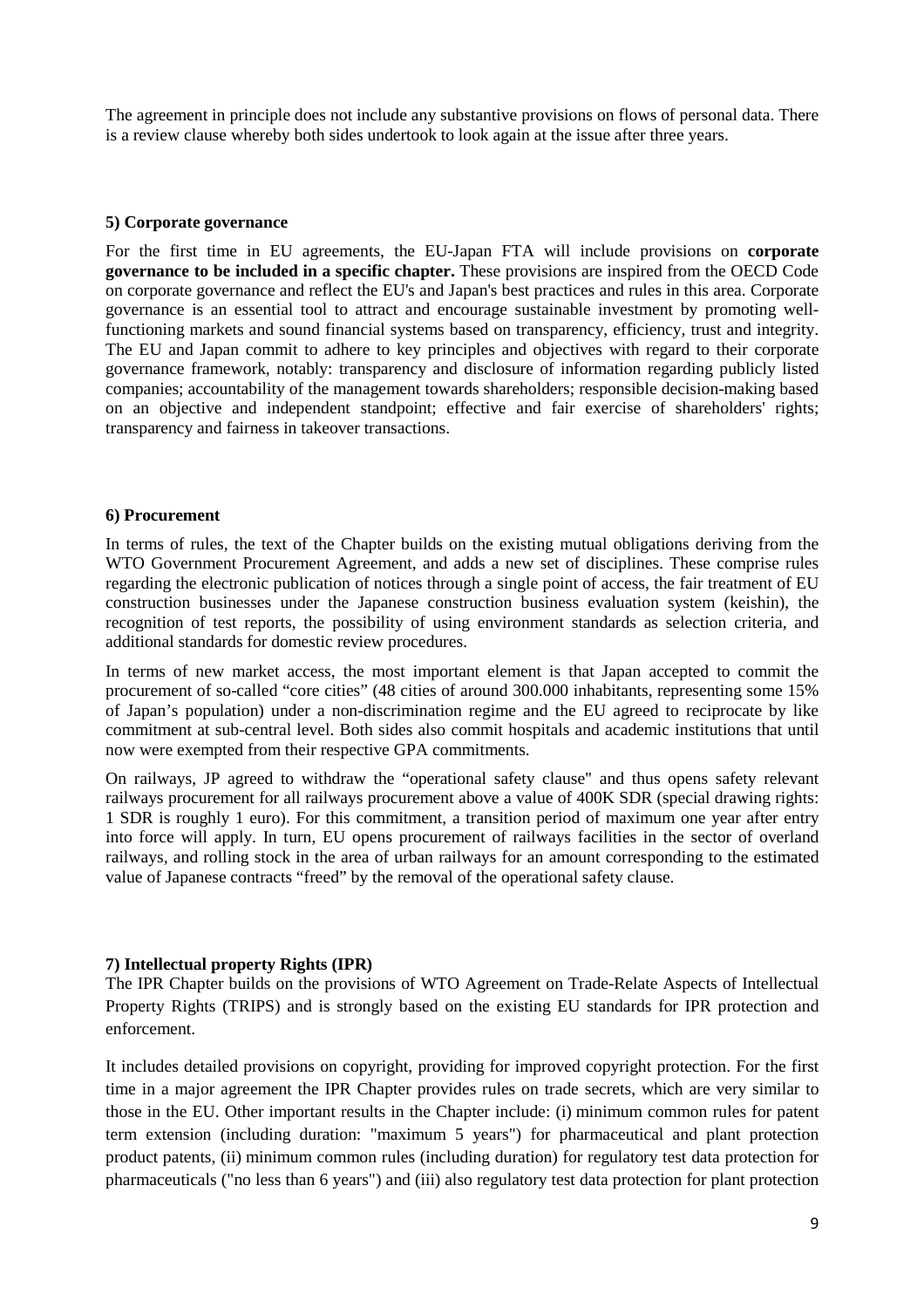products ("at least 10 years"). Notably, the Chapter also provides select targeted rules regarding trademarks (on preparatory acts deemed as infringement) and those concerning protection of product appearance (in particular by unregistered design or under unfair competition rules).

On IPR enforcement the Chapter includes high standard civil enforcement rules, along with rules on border measures concerning not only imports but also exports and transit, covering a broad range of IPRs.

# **8) Geographical Indications**

The agreement contains the following provisions:

- High level of protection for EU GIs: TRIPS art 23 for more than 200 foodstuffs and wines and spirits EU GIs to be protected under the FTA.
- Direct protection of GIs under the FTA and removal of all associated charges or taxes for any user registration.
- Protection of GIs in relationship with trade marks (TMs): rejection of subsequent TMs in the other Party's system, also in the case of GIs which have only been published, while coexistence with pre-existent TM is addressed.
- Administrative enforcement of protection in addition to enforcement on request and civil remedies.
- Phasing out of prior uses identified on the Japanese market within 5 years after entry into force of the Agreement for alcoholic beverages, and within 7 years for foodstuff GIs.
- Possibility to add new GIs to list of GIs protected under the agreement.

# **9) Competition, Subsidies, State Owned Enterprises (SOEs)**

# **Competition**

The Competition Chapter establishes a number of important principles that ensure that both sides commit to maintain comprehensive competition rules and the necessary authorities to implement these laws in a transparent and non-discriminatory manner. The agreement also foresees continued cooperation between the competition agencies.

The Competition Chapter is an important addition to the Agreement and ensures that both sides commit to promoting competition to the benefit of all market participants and especially the consumers and private citizens.

In more details, the parties have agreed on the following rules:

- both sides will commit to have competition laws which address anticompetitive practices (this list is adapted to the legal framework of each of the parties) in a non-discriminatory manner on all enterprises. Exceptions from the competition laws are allowed, provided that they are transparent and limited to public interest
- both sides commit to maintain competition authorities competent to enforce the competition laws
- both sides have taken a commitment to respect the principles of procedural fairness and transparency of their procedures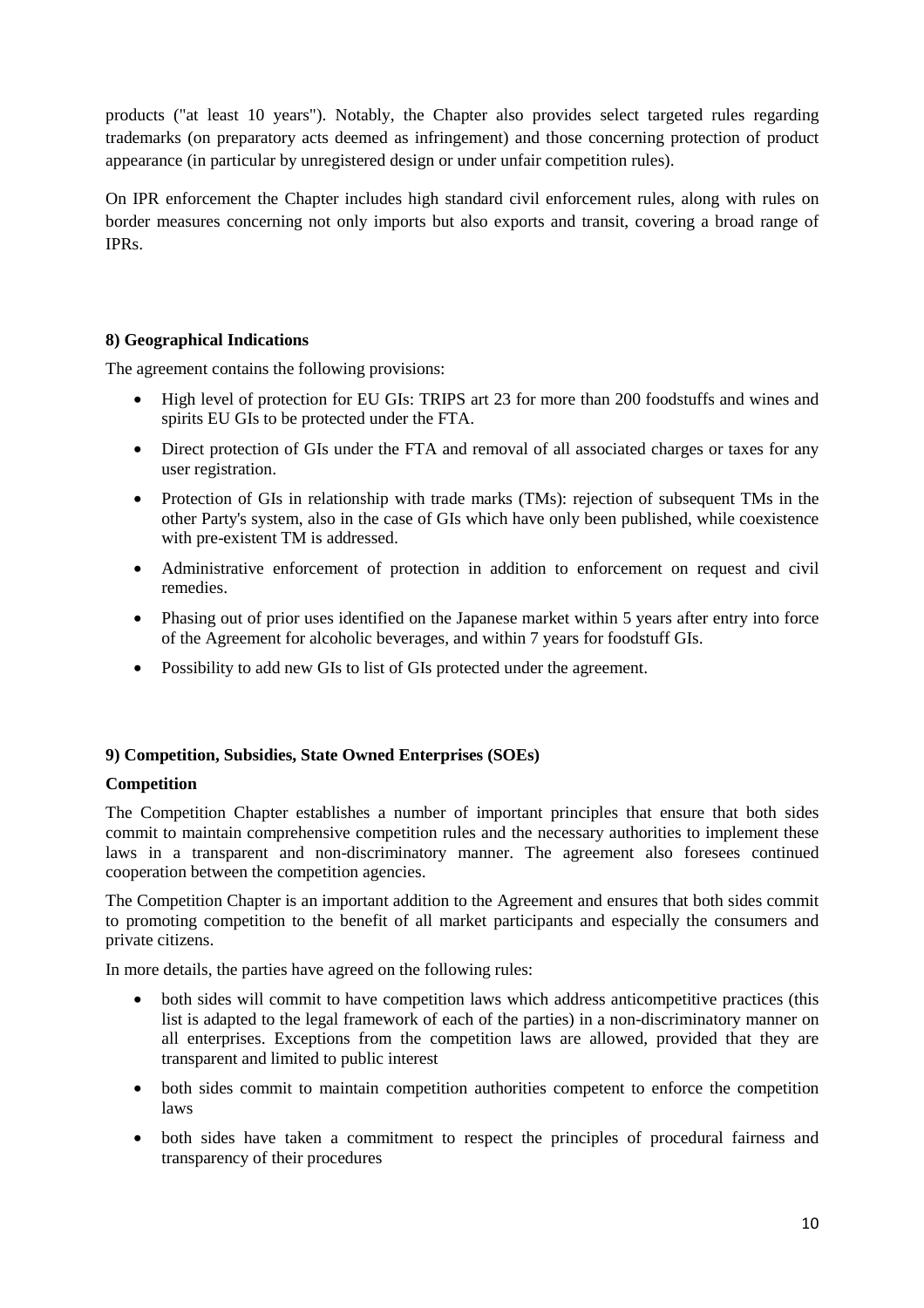• Finally, provisions on cooperation foresee continued cooperation efforts between the competition agencies.

The provisions are outside the bilateral dispute settlement mechanism as an established practice in the field on competition law negotiations.

The negotiation outcome adds to the list of bilateral agreements where trading partners have committed to respect, safeguard and promote the process of competition. While competition rules do not contribute to market access as such, they for their part will help to safeguard a level playing field and ensure that competitive conditions on the market will make market access succesful and boost investor confidence.

On **Subsidies** the outcome extends also to services and adds to the existing multilateral rules on goods subsidies.

Japan has agreed to give more information on subsidies provided to goods and services, at all levels of government. Consultation provisions will allow the Parties to raise issues and ask additional information if they suspect that a specific subsidy could have a significantly negative effect on their trade or investment interests. Both sides have also agreed to explore possible solutions if the concerns of the other side are confirmed. Finally, both sides have agreed to prohibit two types of subsidies that are considered to be specifically harmful for trade and investment: (a) unlimited guarantees; and (b) subsidies for restructuring ailing enterprises without having prepared a credible restructuring plan.

It was also agreed that these prohibitions do not apply to sub-central levels of government. A threshold of 450,000 SDR (Special Drawing Rights) per beneficiary over a period of three consecutive years applies for the notification and consultations provisions to allow the Parties to concentrate on the potentially most distortive subsides. Finally, the rules on transparency also apply to subsidies in the field of agriculture and fisheries. The Audio-Visual services sector is excluded

These are important achievements in levelling the playing field between EU and Japanese enterprises. The negotiated outcome will allow both Parties to continue providing aid to public services and nothing in the Agreement will prevent EU member states from continuing subsidising services of general economic interest.

On **SOEs (State Owned Enterprises),** the agreement will ensure that SOEs, enterprises granted special rights or privileges and designated monopolies are not allowed to discriminate between EU and Japanese goods, services and enterprises when buying and selling on commercial markets. They will also have to act as private enterprises on the market. Public services are fully safeguarded under the rules, corresponding to the objectives of both sides to ensure the continuing provision of high level public services.

The SOE rules are meant to ensure that enterprises owned or controlled by governments do not benefit from undue favourable treatment on commercial markets. The rules therefore aim to ensure that there is a level playing field between public and private companies. This will contribute to fair competition on the market based on merit, efficient allocation of resources, and will have a favourable effect on investor confidence.

## **10) Trade Remedies**

The agreement has confirmed the right of both parties to apply trade defence instruments according to the WTO rules. The agreement has also defined some additional rules ensuring transparency and right of defence during the trade remedy investigations.

Both parties have also agreed on a bilateral safeguard clause by which preferences can be temporarily suspended in order to allow a domestic industry to adjust to any significant and unexpected increase of imports resulting from the elimination or reduction of the customs duties**.**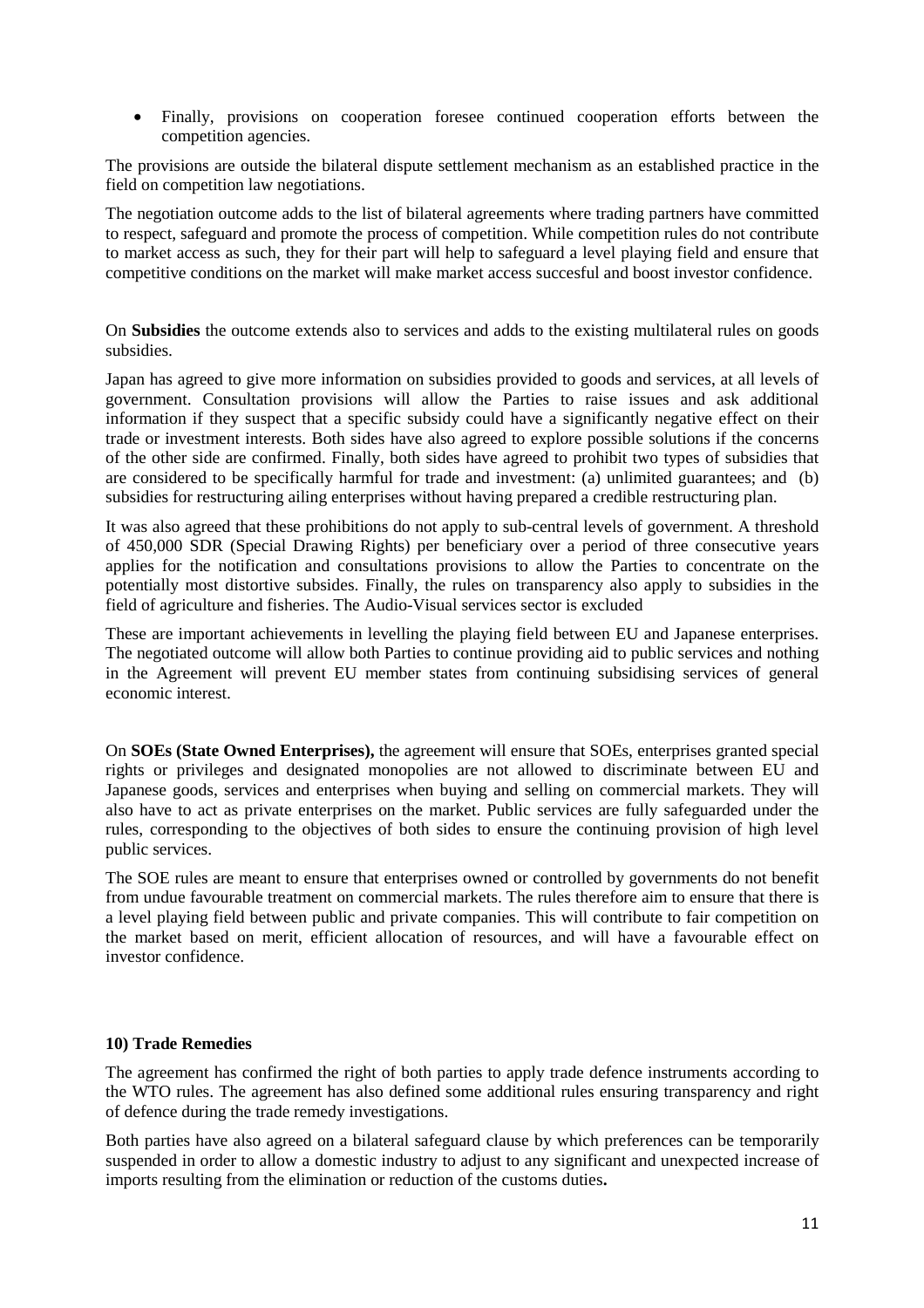### **11) Technical barriers to Trade (TBT)**

The TBT Chapter follows the lines of our model used in other FTAs. The most salient feature is the naming of international standard setting bodies – a major point of difference with Japan until now. Because of this and in combination with the NTM list solutions, this TBT Chapter effectively addresses the issues that in other agreements have needed NTM sectoral Annexes on electronics, on pharmaceuticals, on textiles, and even on chemicals. It also refers to the Codex Alimentarius which is important for the labelling issues regarding agricultural products and also include a reference to ICAO for aeronautical products. A special article addresses issues of marking. With regard to conformity assessment procedures, the suppliers declaration of conformity is included together with the principle of risk based assessment procedures proportional to the risks. The Parties are open to suggestions for further annexes to the MRA.

## **12) Customs and Trade Facilitation (CTF)**

The objectives of the chapter are twofold: to facilitate trade and to promote customs cooperation on a bilateral and multilateral basis.

The chapter aims at the modernisation and simplification of rules, requirements, formalities and procedures related to import, export and other regimes including transit, in order to ensure efficiency and proportionality. A reference to the recognition of the implementation of international rules and standards, such as WTO provisions and WCO instruments is included.

Cooperation on customs matters aims at increasing the efficiency of customs controls, at lessening the burden for traders and at increasing security and safety. The EU obtained the commitment that the provisions will apply to any agencies in charge of border controls or to any competent authorities as defined by the Parties. Some justified limitations were agreed due to the nature and purpose of the measures or controls at stake. These limitations refer to SPS and TBT chapters in case of inconsistency with the CMTF chapter, as well as to some precautionary clauses regarding environment, health, etc.

The chapter also ensures transparency of legislation and procedures, including setting up a mechanism of consultations between the administrations and the business community. Transparency of fees and charges is also part of the chapter while the general provisions on fees and charges are included in the Trade in Goods Chapter.

Other main elements included in the chapter:

- provide for the immediate release of goods as soon as compliance has been ensured;
- issue advance rulings on tariff classification or origin of a good;
- procedures to guarantee the right of appeal or review against administrative actions of customs or other authorities affecting import, export or transit;
- application of risk management on the basis of selective criteria with the main focus on highrisk consignments thereby expediting release of low-risk consignments;
- application of post-clearance audit;
- enhance cooperation on exchange of information and on trade facilitation partnership programmes.

Provisions on goods re-entered after repair or alteration, temporary admission of goods and on customs valuation are in the Trade in Goods Chapter.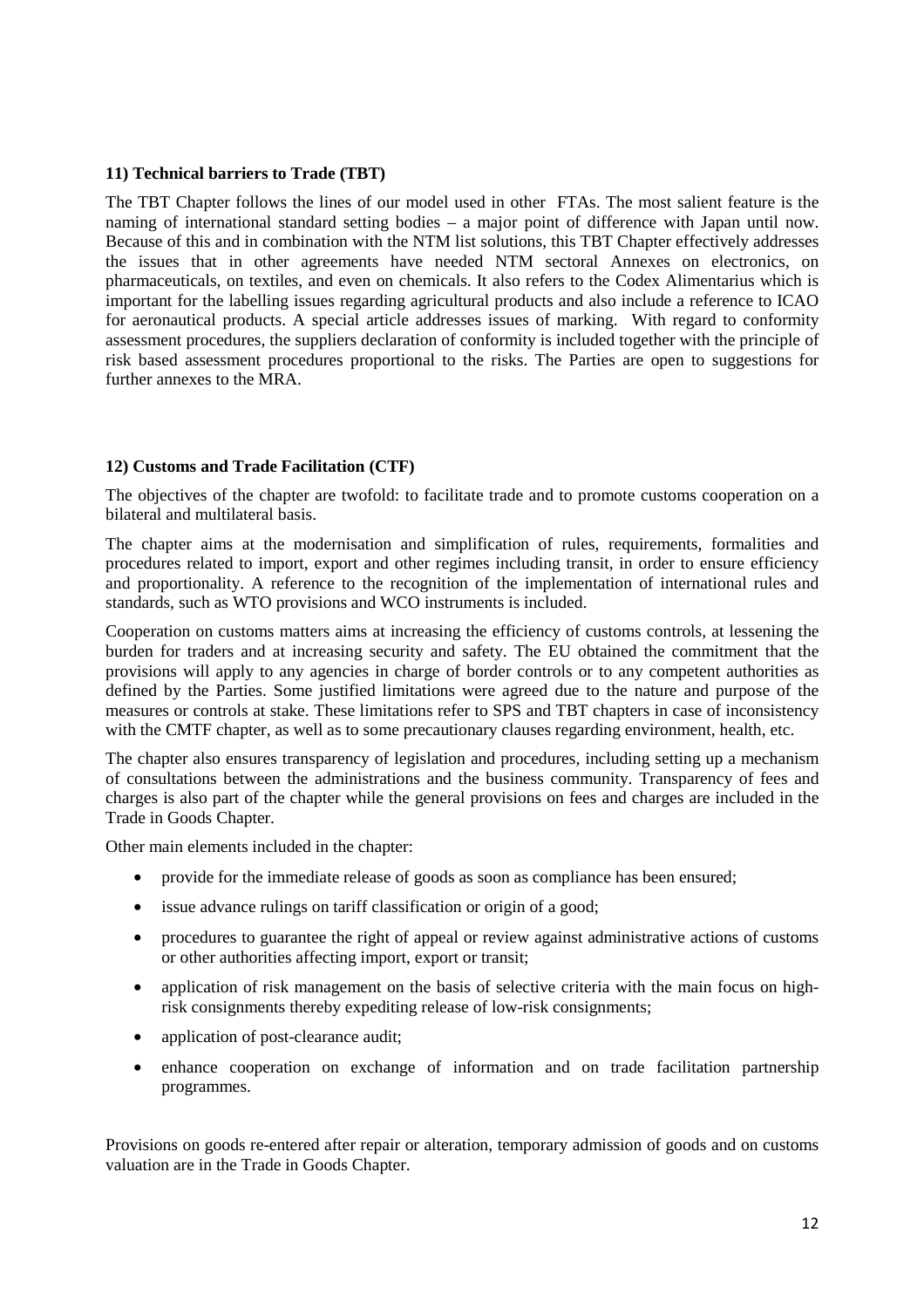The chapter also establishes a specialised committee for all customs related issues in order to ensure coherence with the activity of the already existing Joint Customs Cooperation Committee (established under the EU-Japan Custom Cooperation and Mutual Administrative Agreement (CCMAAA)). The Chapter foresees joint meetings for these two committees.

In addition, the chapter refers to the Protocol on Mutual Administrative Assistance in Customs Matters (under the existing CCMAAA) that will allow exchanges of information ensuring a correct application of customs legislation and prevent customs violations.

## **13) State to State Dispute Settlement Mechanism (DSM)**

The objective of the Dispute Settlement Chapter (DS Chapter) is to ensure that rights and obligations under the Agreement are fully observed. It provides for an effective, efficient and transparent mechanism for avoiding and solving disputes between the Parties.

The DS Chapter is accompanied by the Rules of Procedure for the Panel which contain detailed rules on the panel proceedings, the Code of Conduct for the Panellists and the Mediation Mechanism.

The DS Chapter provides for:

1) An effective, efficient, swift and transparent mechanism for avoiding and settling disputes between the Parties in relation to violation complaints.

2) A pre-established list of panellist (roster) from which the panellists could be automatically appointed in case the Parties cannot reach an agreement on the composition of a panel. In consequence, no Party could obstruct the proceedings when a dispute arises.

3) Highly qualified, experienced and independent panellists. This is especially important as there is no appellate review stage.

4) Streamlined and clearly defined compliance and post-compliance stages of the proceedings.

5) A well-defined Mediation Mechanism which should in practice encourage the Parties to reach a mutually acceptable solution to a problem by using these less formalised proceedings.

6) An elaborated Code of Conduct for the panellists in order to ensure their full independence and impartiality.

# **14) Sanitary and Phytosanitary Measures (SPS)**

The EU Japan SPS Chapter will improve predictability of trade for all agricultural products; not only for products already traded but also for new products. However, it will not lower safety standards or require parties to change their domestic policy choices on matters such as the use of hormones or genetically modified organisms (GMOs).

**On Import conditions, import procedures and trade facilitation** the EU and Japan have agreed to ensure that any import procedures including the approval and clearance process are simplified, expedited and completed without undue delays.

As regards import conditions for meat and meat products, the EU and Japan have agreed on procedures for listing of establishments eligible to export to the other party. Both parties have committed that costs for audits shall be borne by the importing party unless otherwise agreed. The EU and Japan have agreed to apply zones or compartments established for disease- free areas in case of outbreaks for animal diseases in their trade. Both parties have committed to exchange views on ways to establish and maintain mutual recognition of health status.

As regards **plant health**, the EU Japan agreement recognises the concepts of pest free areas, pest free places of production and pest free production sites as well as areas of low pest prevalence areas and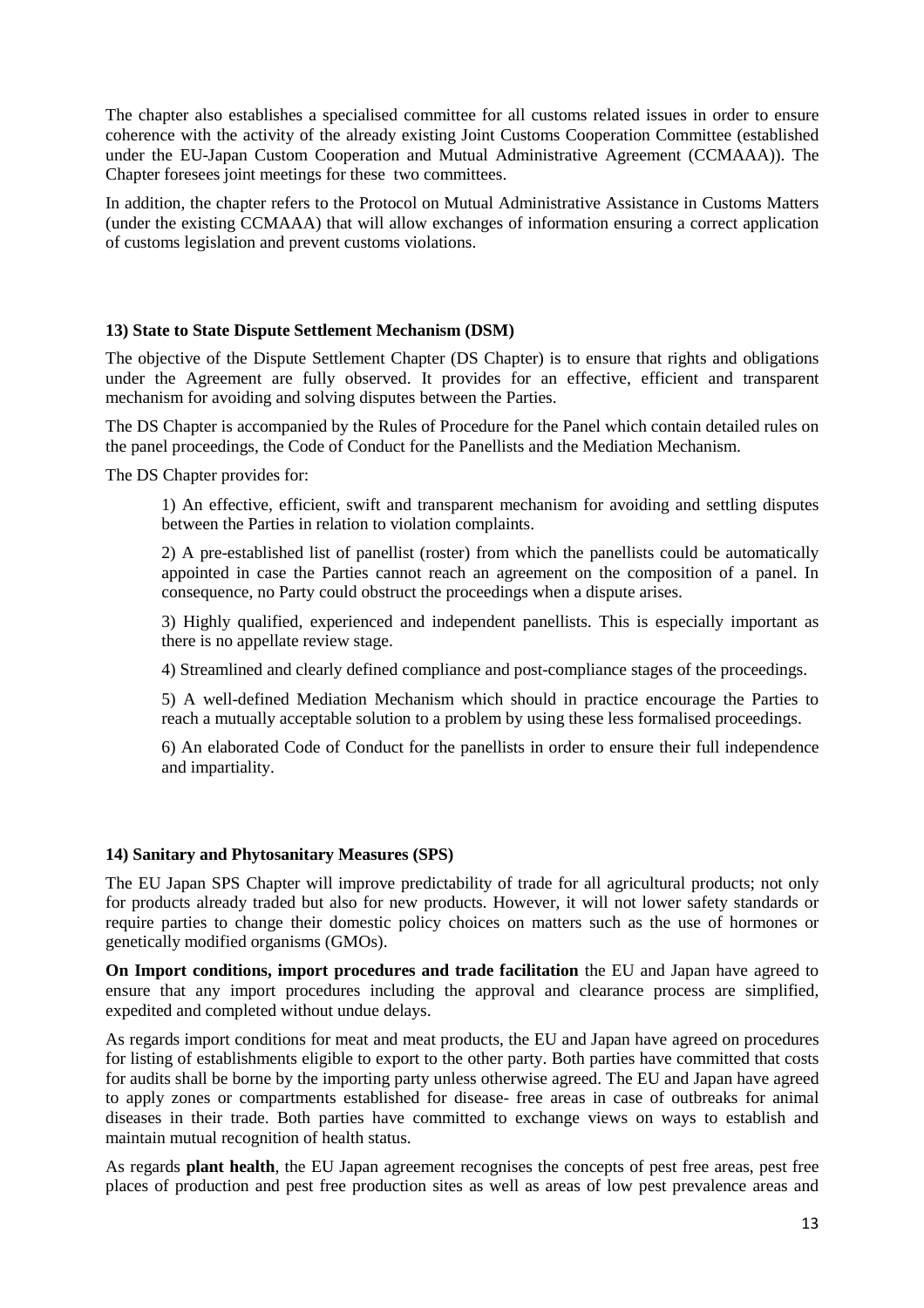protected zones concepts, which they agree to apply to trade between them. The Parties shall also ensure that the procedures for establishing or maintaining phytosanitary import conditions are carried out without undue delays.

As regards **food additives,** the transparencies of the approval process and the requirements for assessment of an application have become more transparent. Both Parties have also committed to publish the timelines for the approval of food additives.

## **Transparency and exchange of information**

Japan and EU commit to ensure transparency on import conditions and control, inspection and approval procedures including details about mandatory administrative steps and expected timelines. This ensures that companies and authorities have better access to information that can affect trade and facilitate the application. By discussing issues and being informed of any changes of regulatory requirements intensively is a useful preventive tool to facilitate trade as the issue could be solved before it becomes a barrier.

## **Emergency measures**

The SPS Chapter allows Parties to take emergency measures which are necessary for the protection of human, animal or plant life or health. In addition, the Parties are required to ensure that the emergency measures are not maintained without scientific evidence. The chapter aims to avoid that the emergency measure does not block trade unnecessarily. It should be applied for the shortest time as possible, and lifted once it is no longer necessary.

## **Technical consultations and Specialised Committee on SPS measures**

To help solve trade irritants the SPS Chapter establishes mechanism under which the parties shall endeavour to avoid disruption of trade and reach a mutually acceptable solution.

In addition, the SPS Chapter establishes a specialised committee on SPS measures. The objective is to enhance communication and co-operation and to serve as a forum to address solutions for trade irritants if the technical consultation has not provided a satisfactory solution.

## **Audits and Procedure for listing of establishments**

The SPS Chapter promotes the auditing system for attaining and maintaining the confidence in the effective implementation of each other's systems. The article on audits also clarifies the communication process (providing audit reports and possibility on commenting the report). The costs for audit should be borne by the importing Party unless otherwise agreed between the Parties.

The Parties have in addition agreed ways to help encourage the facilitation of establishments receiving authorisation to export to the other party. This is consistent with the EU approach called "pre-listing".

## **Dispute Settlement**

If neither the technical consultation nor the Specialised Committee resolves the trade irritant, Parties may use the agreement's dispute settlement. The Parties have agreed which parts of the SPS Chapter would fall under the agreement's dispute settlement mechanism. There remains however the possibility to raise the issue in the WTO Dispute, depending on the nature of the trade barrier.

## **15) Trade and Sustainable Development**

The chapter includes all of the key elements of the EU approach and is in line with the level of ambition of the chapters concluded in other recent EU FTAs. Notably, it provides for:

- commitments to key international instruments on labour and environment:
	- effective implementation of the 4 groups of ILO core labour standards as covered by the 1998 ILO Declaration on Fundamental principles and Rights at Work
	- effective implementation of ratified ILO Conventions